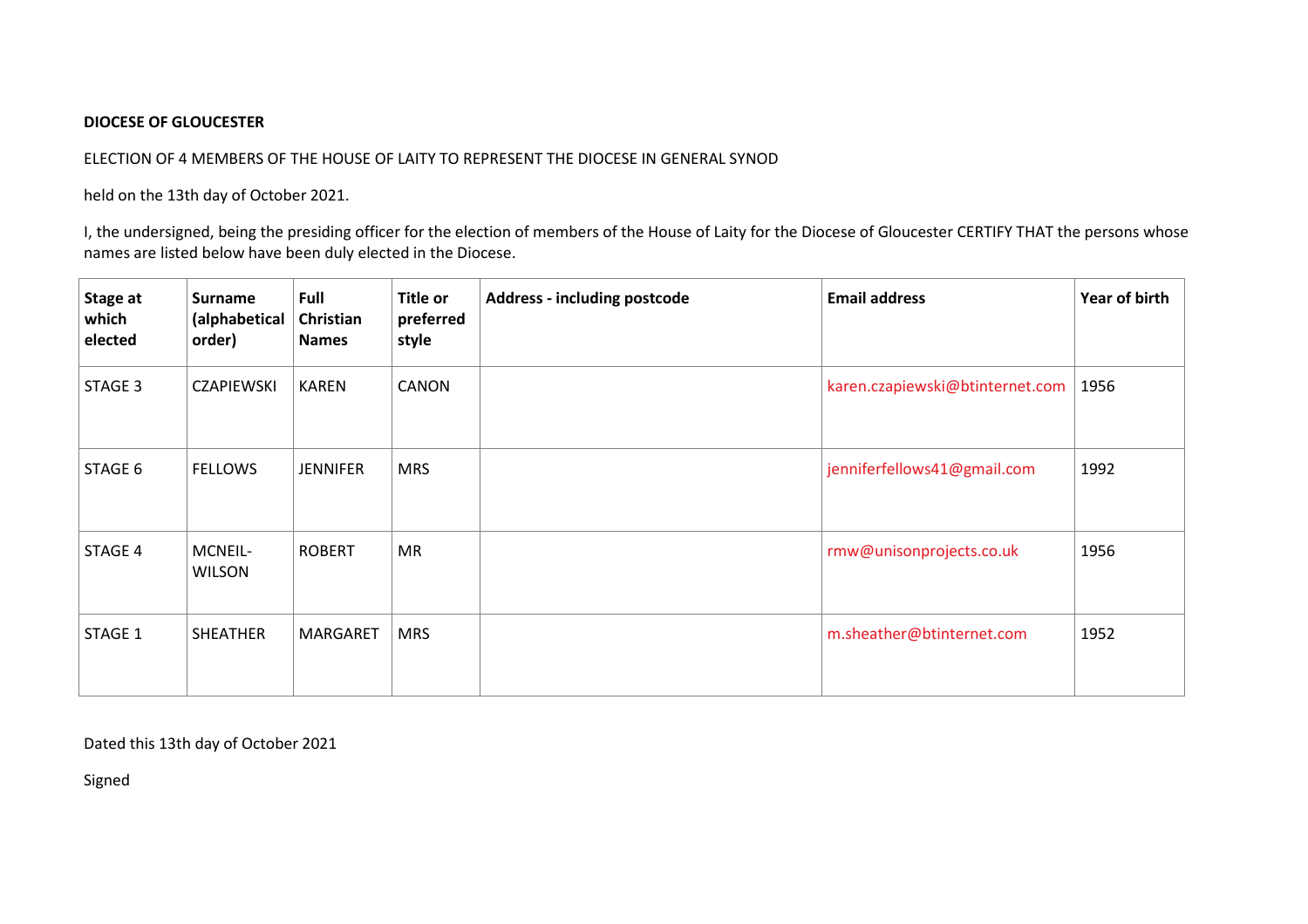

Presiding Officer

Presiding Officer Papers Issued: 349

Papers returned: 146

Spoilt Papers: 0

Percentage Poll: 42%